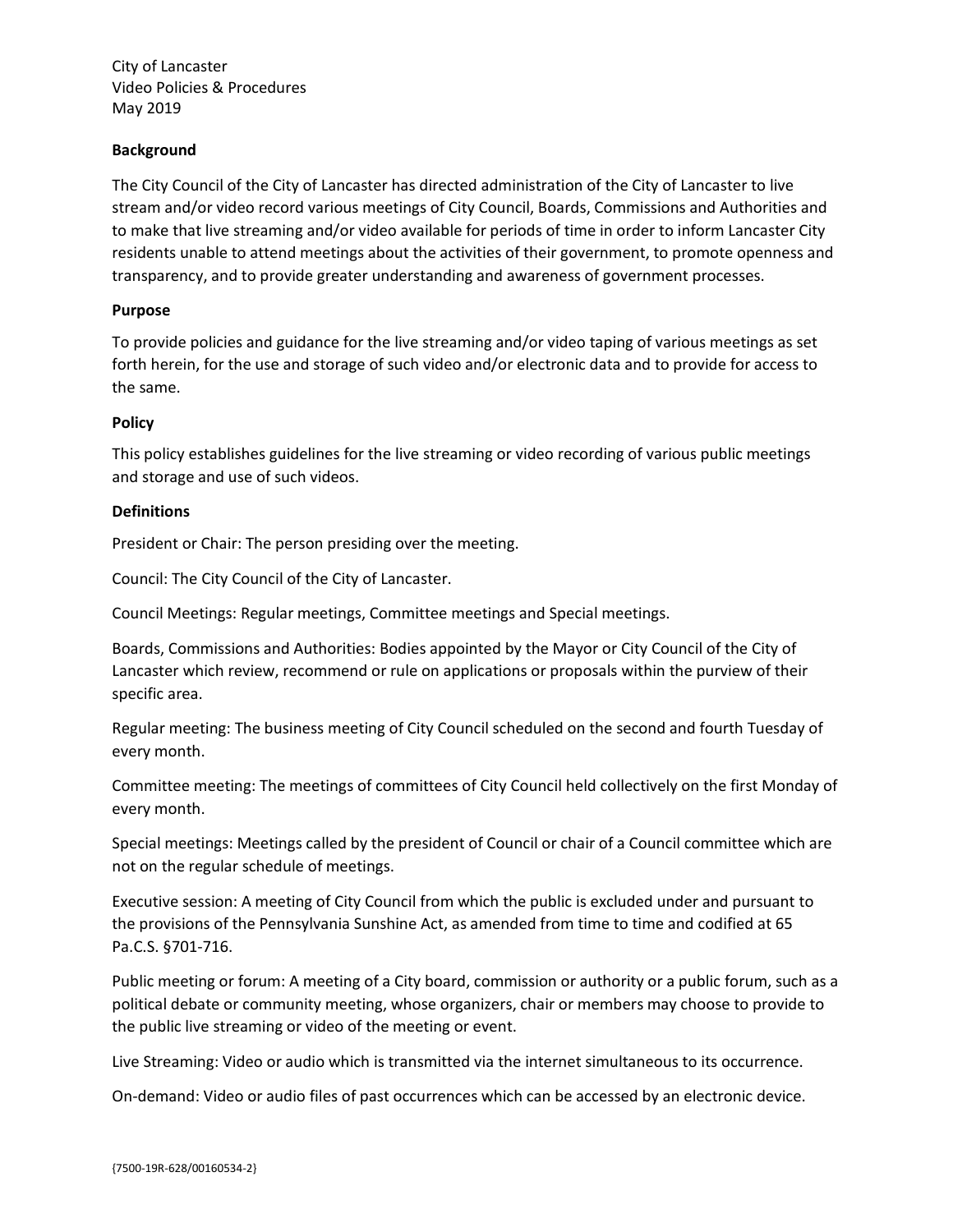City of Lancaster Video Policies & Procedures May 2019

Copyright: Any material in which there is a legal right to duplication or imitation or literary, musical or artistic work under federal law.

#### **Procedures**

Meetings to be live streamed and recorded:

- 1. All Council meetings will be live streamed via the internet and recorded for on-demand viewing and posted on the City website in accordance with the provisions hereof. Executive sessions called under provisions of the Sunshine Law of the Commonwealth of Pennsylvania, will not be recorded and/or posted on the City website.
- 2. Other public board, commission or authority meetings or public forums may also be live streamed and recorded, at the discretion of the chair or members of the convening body or organizers of the event and provided live streaming or video equipment and operators are reasonably available, as determined from time to time by the staff of the City of Lancaster under the direction of the Mayor.
- 3. Comments made from the audience will not be heard and audience commenters will not be seen on video. Only speakers at the podium or members of the body holding the meeting will be seen and heard on video. For this reason, the president or chair shall remind members of the public and the body holding the meeting to speak clearly into the relevant microphone, to address officials at the front of the room rather than audience members behind them, and to speak only when at the podium.

System operators and City staff shall:

- 1. Require officials and audience members to speak directly into microphones.
- 2. Ensure proper lighting of officials and podium speakers.
- 3. Uploaded recordings of Council meetings and public meetings or forums on the City website within 48 hours of the conclusion of the meeting.
- 4. Retain meeting video on the City website or contracted host site for at least one year.
- 5. Add keywords or tags to agenda items considered during the meeting to the recorded file to provide ease of navigation for viewers.
- 6. Provide video in a format that prevents reproduction.
- 7. Ensure that presentation of literary, artistic or musical materials is not done in violation of copyright law.
- 8. Include on the website a statement that the official record of any meeting is the written meeting minutes approved by members of the City Council, or City board, commission or authority which held the meeting.

Guidance for members of the public:

- 1. By participating in public comment period of meetings of Lancaster City Council or other meetings which are recorded, or by making comment on an item being discussed, you are agreeing to be video recorded.
- 2. It is not intended that audience members during City Council meetings or other public meetings be recorded, and the default position of cameras will be focused on Council members and